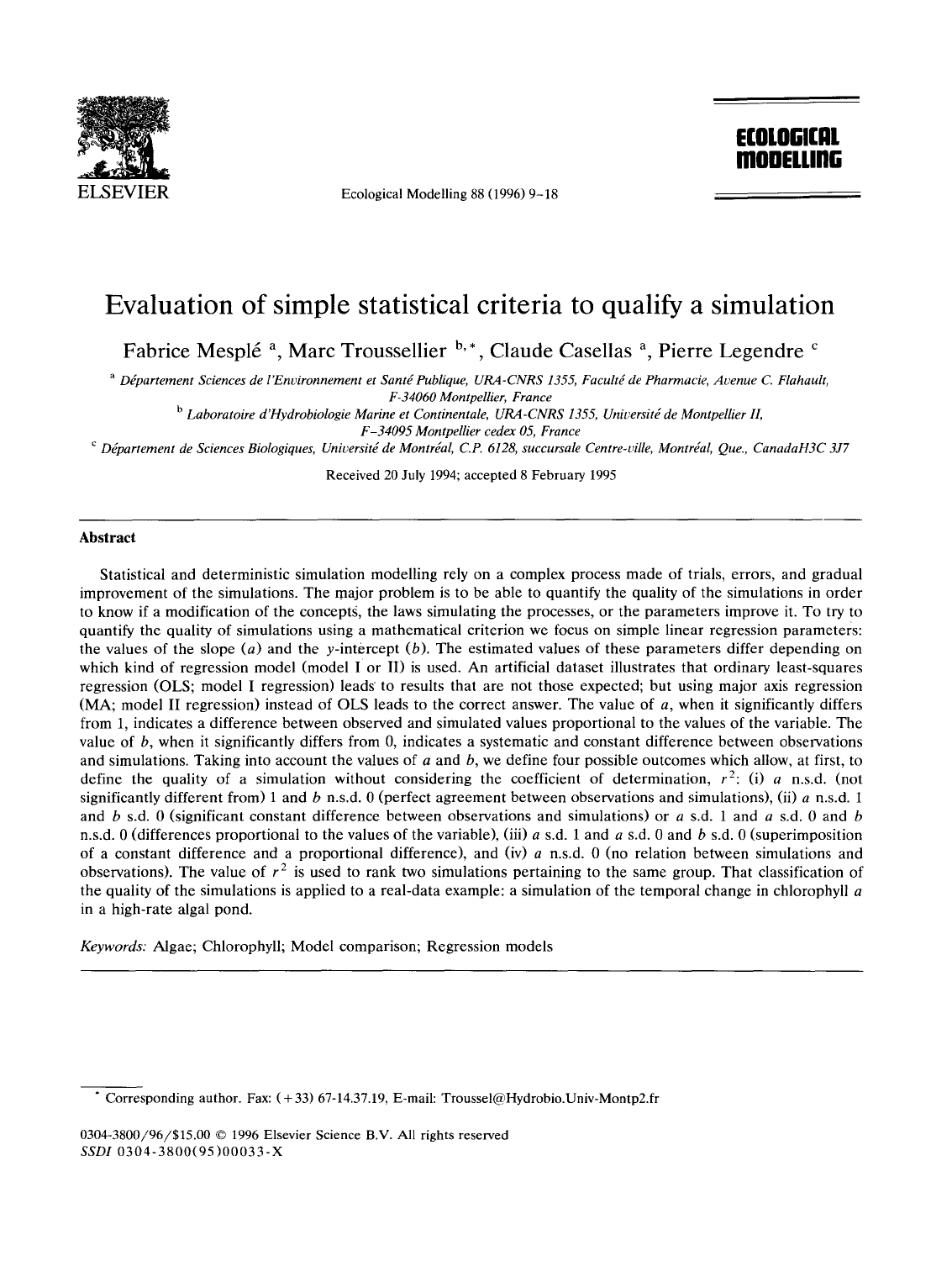#### **I. Introduction**

Statistical and deterministic simulation modelling rely on a complex process made of trials, errors, and gradual improvement of the simulations. As "predictive models (calculation tools) are judged for their usefulness on how accurately they can predict aspects of the real world..." (Loehle, 1983), the major problem is to be able to quantify the quality of the simulations in order to know if a modification of the concepts, the laws simulating the processes, or the parameters would improve it.

Comparing modelling techniques is different from comparing simulations. Comparing several techniques requires to take into account the conceptual foundations of the models and to compare the models on the whole, i.e., considering all the simulated variables and other components such as the number of forcing variables, for instance. The criterion may be a scalar (i.e., a single figure) or better a vector since, according to Halfon and Reggiani (1978), several pieces of information are generally required to compare different models. Estimating a simulation quality, on the other hand, simply consists of comparing the observed and simulated patterns of a variable without questioning the model. It offers the advantage of allowing to compare simulations produced under different models, relying on different mathematical techniques (statistical and deterministic models, for instance: Keller, 1989), or having different numbers of parameters (Robinson, 1986).

This estimation of simulation quality may be carried out qualitatively, i.e., visually (Andersen et al., 1987; Smith and Putz, 1993), but that remains very subjective. "There are many models in the literature which are depicted together with such comparisons but on which it is hard to agree with the authors' optimism regarding similarity with reality". (Straškraba and Gnauck, 1985). It is more satisfying to try to quantify the quality of simulations with the help of a mathematical criterion even if its choice remains somewhat subjective.

Some tests and/or criteria allowing to validate a simulation are described in the literature. Tra-

ditional methods include ordinary least-squares (OLS) regression (Reckhow and Chapra, 1983; Costanza and Sklar, 1985; Straškraba and Gnauck, 1985; Robinson, 1986; Keller, 1989; Mayer and Butler, 1993; Smith and Rose, 1995), chi-square test (Straškraba and Gnauck, 1985; Costanza, 1989; Valentin and Coutinho, 1990) or  $t$ -test (Rose et al., 1988) and its nonparametric alternative the Mann-Whitney-Wilcoxon test (Reckhow and Chapra, 1983). More recent techniques may be found in the literature, such as the bootstrap (Halfon, 1989), the multiple resolution procedure proposed by Costanza (1989), the mean squared error of predictions (Wallach and Goffinet, 1989), or the modelling efficiency, regarded by Mayer and Butler (1993) as "... the best overall measure of agreement between observed and simulated values".

Therefore, while several tests or criteria have been proposed in the literature, most are actually difficult to apply, either because they are not sufficiently detailed and documented, or the procedures to implement them are too heavy. This concurs with a statement by Wallach and Goffinet (1989): "The evaluation of model quality is obviously an essential aspect of the modelling activity. However, if one considers the modelling literature, one finds few indications as to how to evaluate a model".

In the present paper, we focus on simple linear regression because it is simple to use and it certainly represents the most widely used modelling technique in ecology. Simple linear regression between observed and computed data, and its associated parameters, are sufficient to check simulation quality but modellers have to consider carefully which simple linear regression model they have to use. First, we develop the concepts underlying the use of simple linear regression to quantify the fit of data computed by several deterministic or empirical (statistical) models. Secondly, we consider OLS, the widely-used model I method of simple linear regression, which, according to many authors (listed above), seems adequate to check simulation quality; we will show that it is not. It has been used for this purpose by many authors (e.g., Keller, 1989; Summers et al., 1991), including ourselves (Mesplé et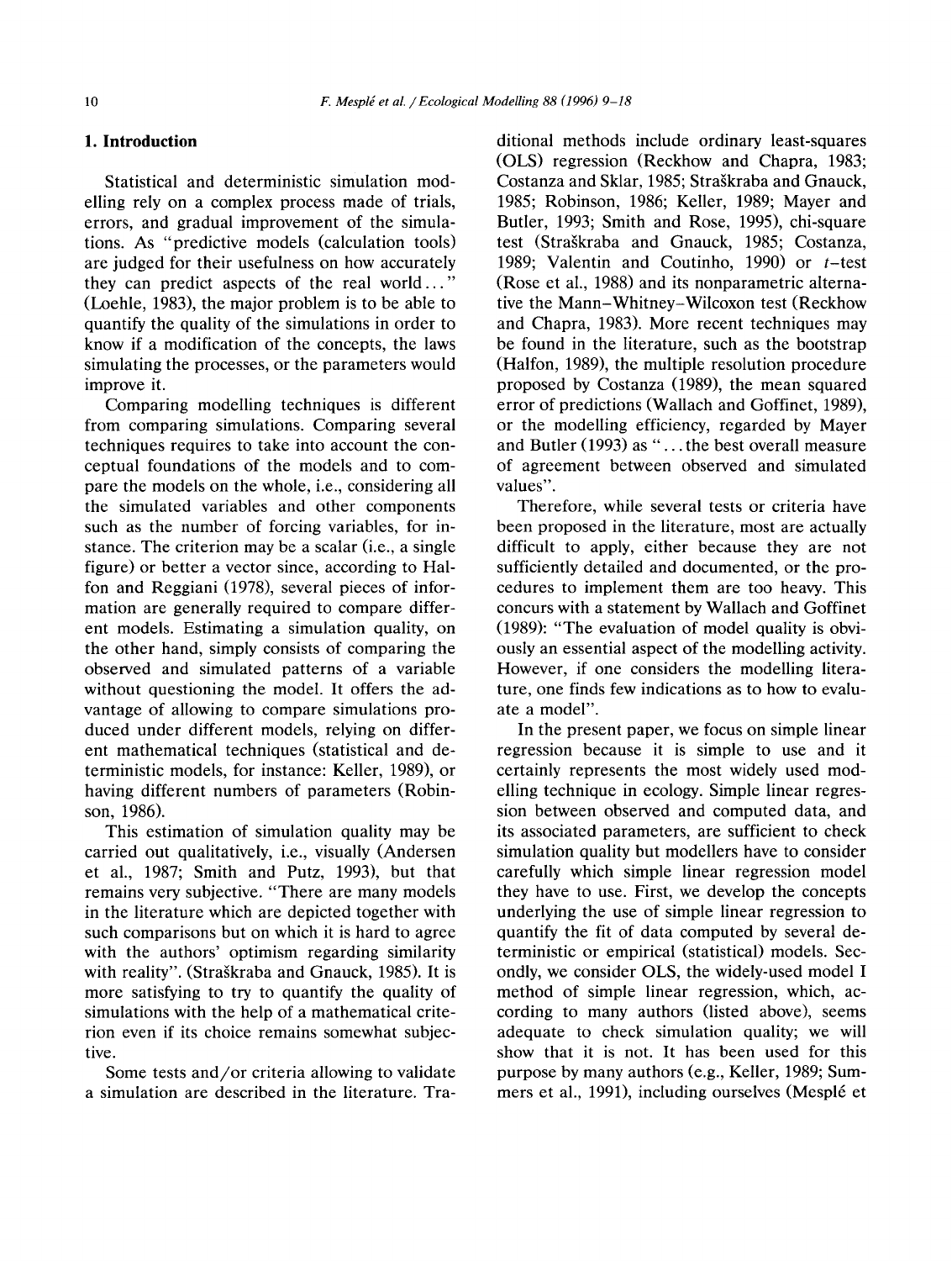al., 1995b,1996). Thirdly, we suggest to use major axis regression (MA), one of the model II methods of simple linear regression, instead of OLS; and finally, we apply this method to examples bearing on real data.

#### **2. The concepts underlying goodness of fit**

As noted above, simple linear regression may be used to compare observed and simulated data and to quantify the quality of simulations, as well as its improvement or deterioration. The method is described in all textbooks of biological statistics, including Sokal and Rohlf (1995). The parameters we are interested in are: the slope  $(a)$ and the y-intercept  $(b)$  of the regression line, the 95% confidence intervals associated with these parameters (if one adopts the widely-used  $\alpha$  = 0.05 confidence level), and the coefficient of determination  $(r^2)$ . A simulation perfectly reflecting natural variability would lead to the following linear regression comparing simulated to observed values:  $X_{observed} = X_{simulated} + \varepsilon$  that is to say, the parameters of the regression equation  $X_{observed} = a \cdot X_{simulated} + b + \varepsilon$  would be:  $a = 1$ and  $b = 0$ , and the angle  $\theta$  between the regression line and the x-axis would be  $45^{\circ}$  (Fig. 1a).

So, when comparing a 'good' simulation to observed data, the following should be found:

- 1.  $a \neq 0$ , i.e. the slope a is significantly different from 0;
- 2.  $a = 1$ , i.e. the slope a is not significantly different from 1;
- 3.  $b = 0$ , i.e. the intercept b is not significantly different from 0.

If a is not significantly different from  $0 \text{ -- in}$ other words, if  $(1)$  is not true — then the observed data do not provide enough information to help evaluate the simulation, even though (2) may be true. If  $a \neq 0$ , it tells us something about the discrepancy between observations and simulations, showing on average whether the simulation overestimates  $(a > 1)$  or underestimates  $(a < 1)$ the observations proportionally to their value. In order to know if there is a relation between the observations and the simulations, we will test first whether a is significantly different from 0  $(H_0:$  $a = 0$ ; H<sub>1</sub>:  $a > 0$ ) and, if so, whether it significantly differs from 1 ( $H_0$ :  $a = 1$ ).

If  $a$  is found not to be significantly different from 0, there is no relation between simulations and observations and it is useless to consider b. This situation raises the problem of power, however. When a statistical null hypothesis is rejected, one knows what the probability is of tak-



Fig. 1. (a) Regression line reflecting a perfect simulation ( $a = 1$ ,  $b = 0$ ); (b) ordinary least-squares regression line (OLS) ( $a = 0.86$ ,  $b = 0.77$ ) and major axis (MA) regression line ( $a = 0.96$ ,  $b = 0.29$ ) calculated with the artificial dataset.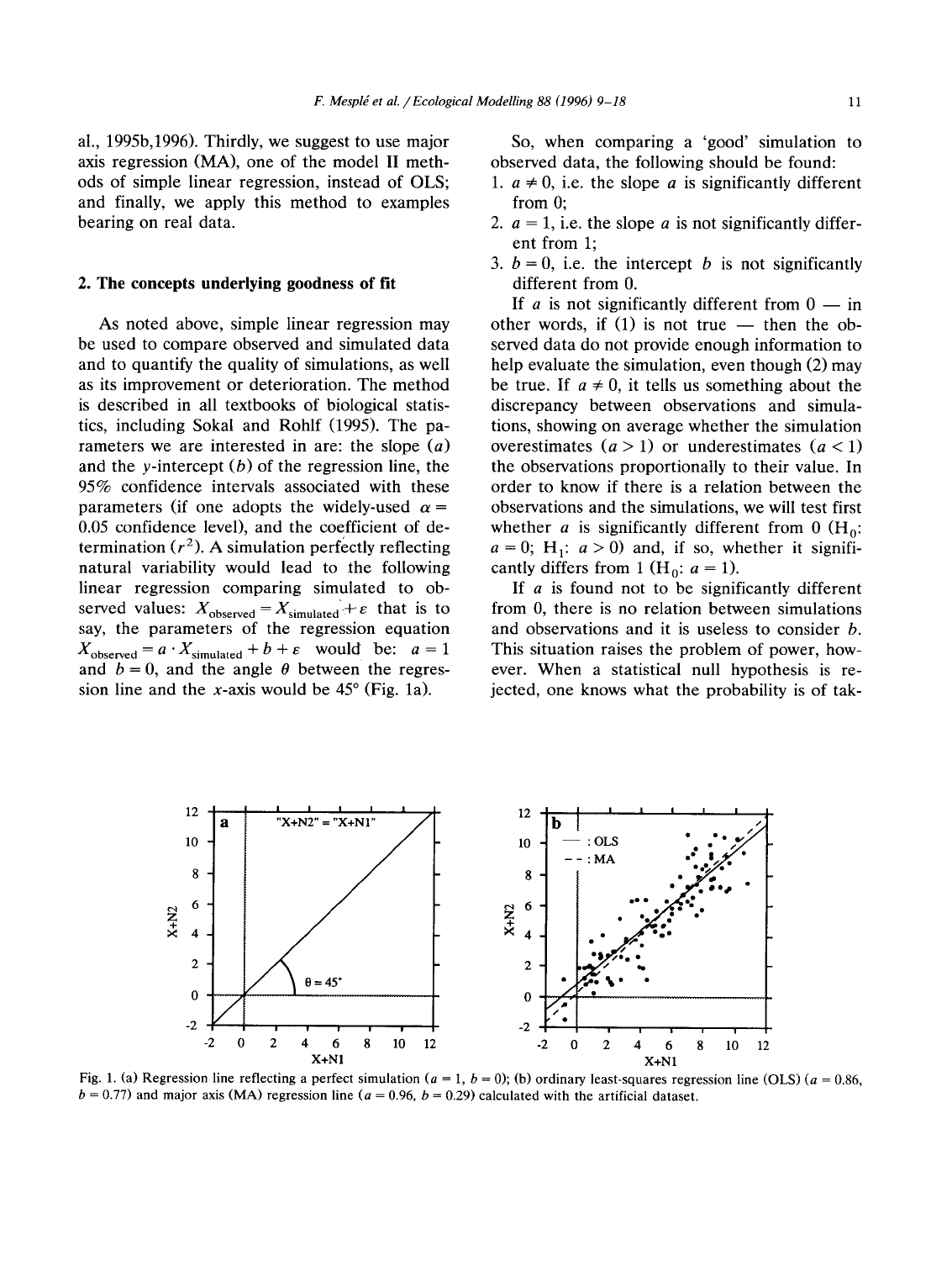ing the wrong decision; this is given either by the  $\alpha$  significance level of the test, or by the computed probability associated with the test statistic. When the null hypothesis cannot be rejected, however, one does not know the probability of making a mistake if one concludes that, therefore, the null hypothesis must be true. The probability of this kind of error (type II error) is usually referred to as  $\beta$ . Its one-complement,  $1-\beta$ , is called the power of a test. The power of a test is the probability of successfully rejecting the null hypothesis when indeed it should be rejected. The importance of power analysis in ecological studies has been stressed by Peterman (1990). For the most usual tests of significance, power can be determined by looking up published tables, as in Kraemer and Thiemann (1987) or Cohen (1988). In the present case, it is easy to determine the power of the one-tailed test of the correlation coefficient (r) since published tables are available. A test of  $r = 0$  is exactly the same as a test of  $a = 0$ . A statement about power, or about the probability of a type II error, should be made whenever one cannot reject the null hypothesis and wants to conclude that this hypothesis should therefore be accepted, in order to draw conclusions about the quality of the simulations. Power of this test can be increased in a variety of ways: by increasing  $\alpha$  (the probability of a type I error), by increasing the sample size  $n$ , by using a onetailed instead of a two-tailed test (this is always the case with the present problem, however), and by increasing the smallest value of correlation one wants to be able to detect (ex.  $r = 0.20$ ).

The intercept parameter b can be tested  $(H_0:$  $b = 0$ ) by calculating its 95% confidence interval (or confidence interval, C.I., at some other preselected significance level) and verifying that it includes the value 0. If  $n$  is high enough to allow rejecting the null hypothesis  $a = 0$ , then it is likely to provide enough power as well to the test of significance of the intercept b.

Five outcomes are possible all together:

- 1. ( $a \approx 1$ ,  $b \approx 0$ ). The model may be regarded as perfectly simulating, on average, the observations;
- 2. ( $a \approx 1$ ,  $b \ne 0$ ). The simulation overestimates or underestimates, on average, the observations;
- 3.  $(a \neq 1, b \approx 0)$ . The gap between the simulated and observed curves is proportional to the values of the respective points;
- 4.  $(a \ne 1, b \ne 0)$ . Superimposition of outcomes (2) and (3);
- 5.  $a \approx 0$ . No relation between simulations and observations.

Coefficients of determination  $(r^2)$  are useful to discriminate among simulations that belong to the same of the first four groups, and indicate which one is to be preferred.

If the results of a simulation classify it in the first group ( $a \approx 1$ ,  $b \approx 0$ ), then that simulation is better than another one that would be in the other four groups. If the results put a simulation in group 4 ( $a \ne 1$ ,  $b \ne 0$ ), then that simulation is worse than another one that would be in groups 1 to 3. The worst of all is group 5, where the simulation results are linearly unrelated to the observations. There is, however, some ambiguity concerning the two intermediate groups (2 and 3). They cannot be arranged along a linear scale since a simulation pertaining to the second group  $(a \approx 1, b \neq 0)$  has a systematic and constant difference with the observations, while a simulation of the third group ( $a \ne 1$ ,  $b \approx 0$ ) shows a difference proportional to the variable's value. Each of these differences brings an information about the weaknesses of the model and we cannot state that a simulation pertaining to group 2 is better or worse than a simulation pertaining to group 3.

#### **3. Ordinary least-squares regression (OLS)**

This method is the most popular of the simple linear regression methods, because it is easy to compute, taught in elementary courses of statistics, and implemented in all statistical software packages. But besides the assumption that the variables under study are linearly related, model I regression also makes the assumption that the independent variable is controlled (i.e. the values along the abscissa are known a priori by the observer or experimenter), or measured without error. It may seem that any given simulation generates a unique series of values, without error; but since the forcing variables or functions, the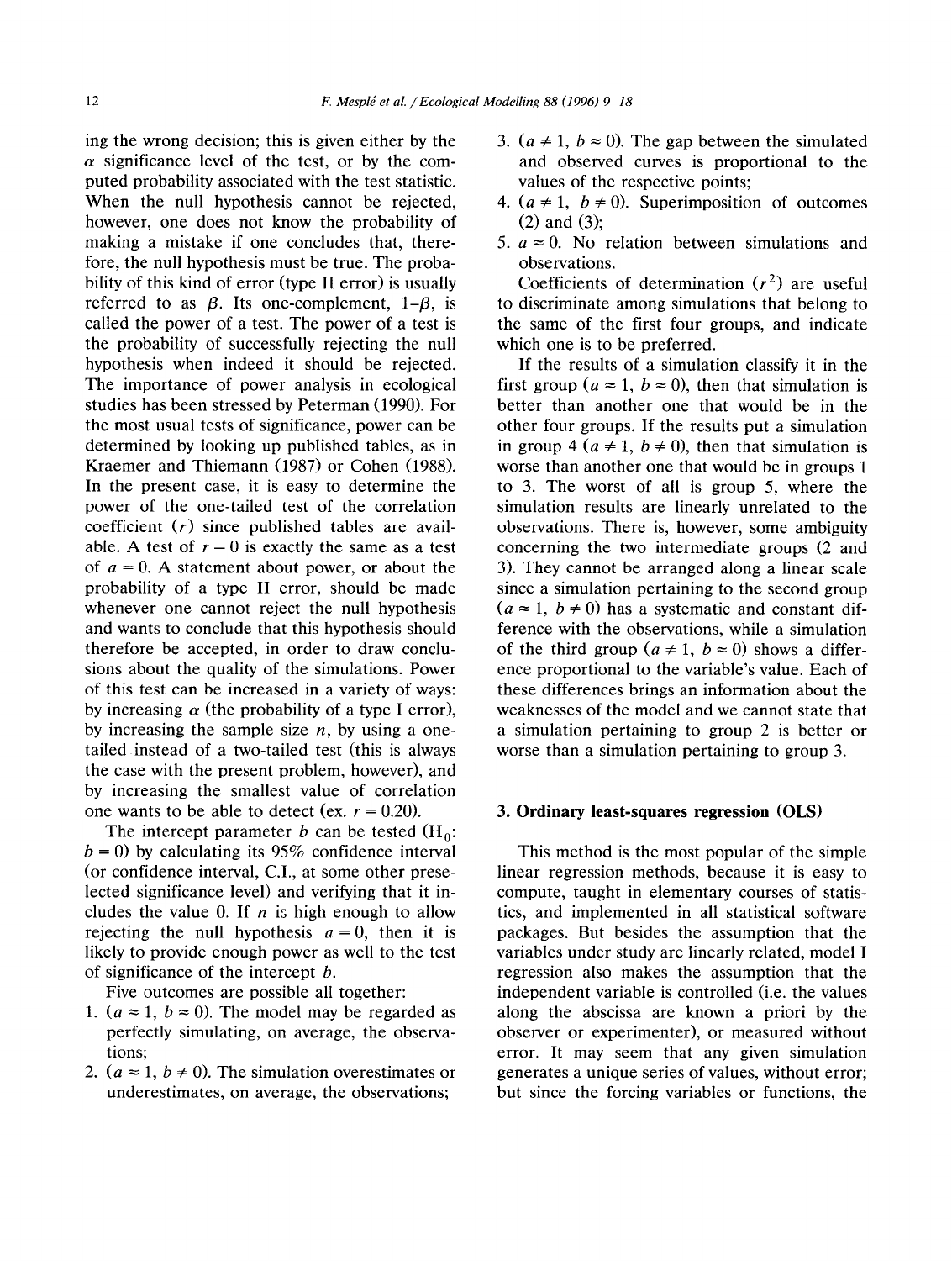parameters, and sometimes even the functions describing the processes are estimated with error, one should realize that the simulated values obtained from a model possess an error. Modellers are certainly aware of this fact because one of the steps of the modelling procedure is to perform a sensitivity analysis in order to know how the model reacts to variations in the forcing variables, the parameters or the functions; its objectives are (i) to determine if the model could be used in other comparable conditions (other ecosystems, other seasons) described mathematically by other values of the forcing variables, functions and parameters, and (ii) to make sure that the model is not too sensitive to the uncertainty associated with those forcing variables, functions and parameters. According to Jørgensen (1994) "The relative change in the parameter value is chosen based on our knowledge of the certainty of the parameters". Reckhow and Chapra (1983) propose to evaluate a type of confidence interval of a simulation, computing it many times with parameters issued from their confidence intervals.

A consequence of the errors, associated with the observations and the simulations as well, is that a model I regression is not appropriate for our purpose; this is illustrated using an artificial dataset. We generated a variable  $X$  containing 100 random values drawn from a uniform distribution [0,10] and two other variables, N1 and N2, made of random numbers drawn from a normal distribution  $N(0, 1)$ . We combined these variables to create two new variables  $X + N1$  and  $X + N2$ . OLS regression produces the following results; the cloud of points and the regression line are shown in Fig. lb:

 $(X+N2) = 0.86(X+N1) + 0.77 + \varepsilon$ .

The angle between the regression line and the  $x$ -axis is 40.9 $^{\circ}$ .

The  $95\%$  confidence interval of the slope  $a$  is  $[0.78, 0.95]$ ; it does not include 0 nor 1. That the slope is significantly different from 0 is confirmed by the coefficient of determination:  $r^2 = 0.814$ ,  $P < 0.0001$ .

The confidence interval of the y-intercept is [0.27, 1.28]; it does not include 0. While one would have expected a regression line with a slope equal



Fig. 2. Illustration of the differences between the ordinary least-squares regression (OLS) and the major axis (MA) regression. The OLS regression line minimizes the  $\varepsilon_i$  when the MA regression line minimizes the  $\zeta_i$ .

to, or near 1, and a y-intercept equal to, or near 0, the results are different. What went wrong? Simply that we used the wrong model of linear regression. Instead of OLS, we should have used major axis regression (MA), one of the model II regression techniques.

#### **4. Major axis regression (MA)**

According to Sokal and Rohlf (1995), when both variables are subject to error and are in the same physical units, major axis regression is to be used. The major axis is actually the first principal component of the scatter of points in Fig. lb. While the OLS regression line is that which minimizes the sum of squares of the vertical residuals  $(\varepsilon)$  between the observed values and the regression line, the MA regression line minimizes the sum, over all points, of the squared Euclidean distances  $(\zeta_i)$  of the points to the regression line (Fig. 2). The parameters of the major axis are simple to compute; the method is described in Sokal and Rohlf (1995, Box 15.6) for instance.

Using the same data set as above, MA regression gives the following results (Fig. lb):

 $(X+N2) = 0.96(X+N1) + 0.29 + \zeta$ 

The angle between the regression line and the  $x$ -axis is 43.8 $^{\circ}$ .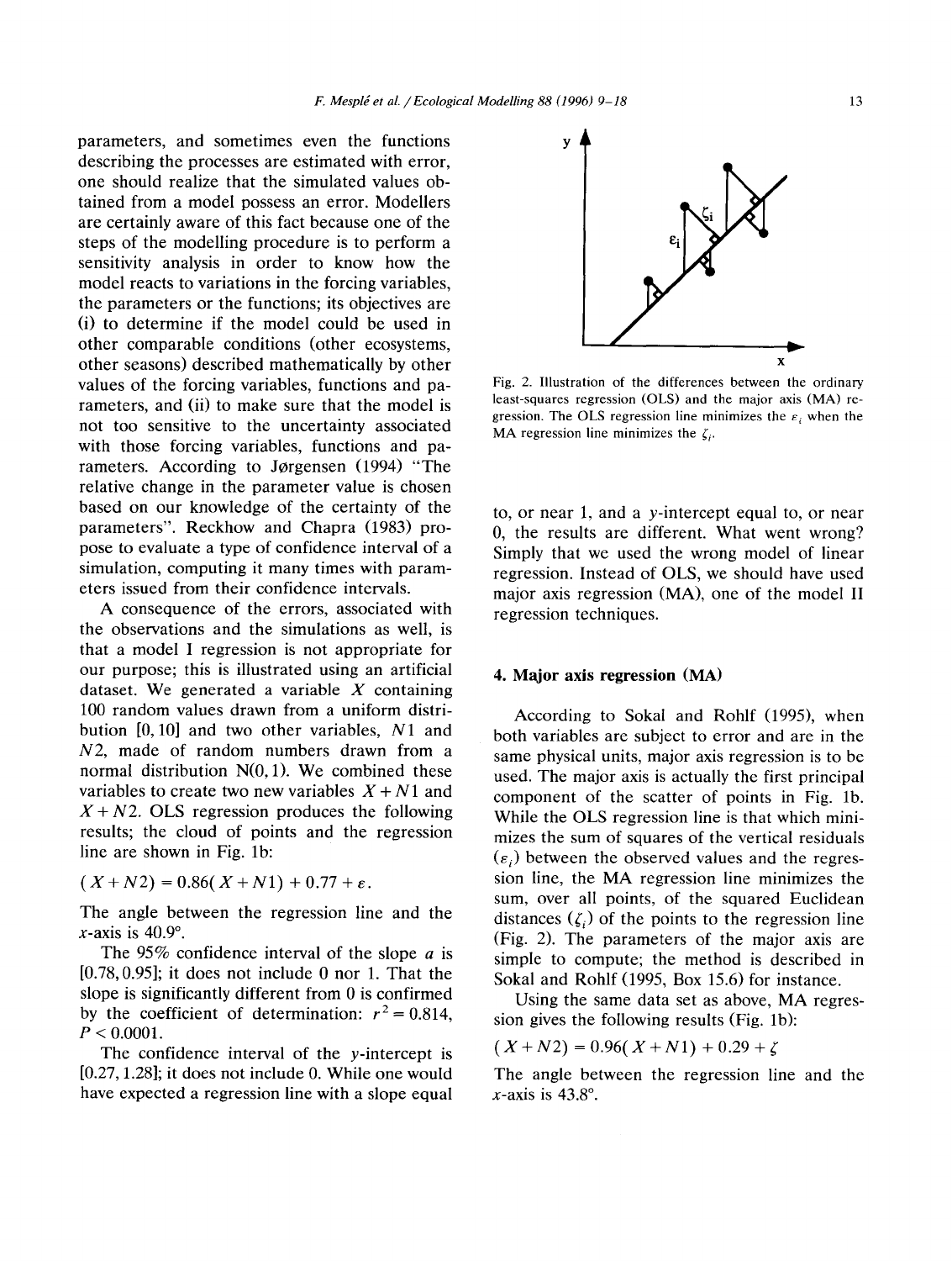

Fig. 3. **Phytoplankton in pond A: comparison of observed (points) and simulated data (solid lines), a and b: respectively major axis slope and y-intercept of the MA regression of simulated on observed data (partly from Mespl6 et** al., 1995a).

**The 95% confidence interval of the slope a is [0.87, 1.06]; it does not include the value 0 but it includes 1. The first part of this statement, that a is significantly different from 0, is confirmed by**  the correlation coefficient:  $r = 0.897$ ,  $P < 0.0001$ .

**The intercept value b follows from the slope and the coordinates of the centroid of the distribution. Therefore, the confidence interval of b can be computed as in OLS regression. For this test data set, the confidence interval of the y-intercept is estimated to be [-0.21,0.80]; it does include the value 0.** 

#### **5. Real-data example**

**Let us apply the proposed criteria, forming the couple (a, b) calculated from MA regression, to a concrete example: a deterministic model simulating the temporal change in chlorophyll a concentration in a high-rate algal pond (Mespl6 et al., 1995a). Simulations are conducted under three models, respectively called 'in/out' (changes in chlorophyll a concentration depend only on inflow and outflow, which are related in turn to the mean water residence time in the pond), 'without grazing' (phytoplankton growth and death added, but not grazing), and 'with grazing' (grazing effect added). The models were calibrated with the data set from pond A, and then validated using** 



Fig. 4. **Phytoplankton in pond B: comparison of observed (points) and simulated data (solid lines), a and b: respectively major axis slope and y-intercept of the MA regression of simulated on observed data (partly from Mespl6 et** al., 1995a).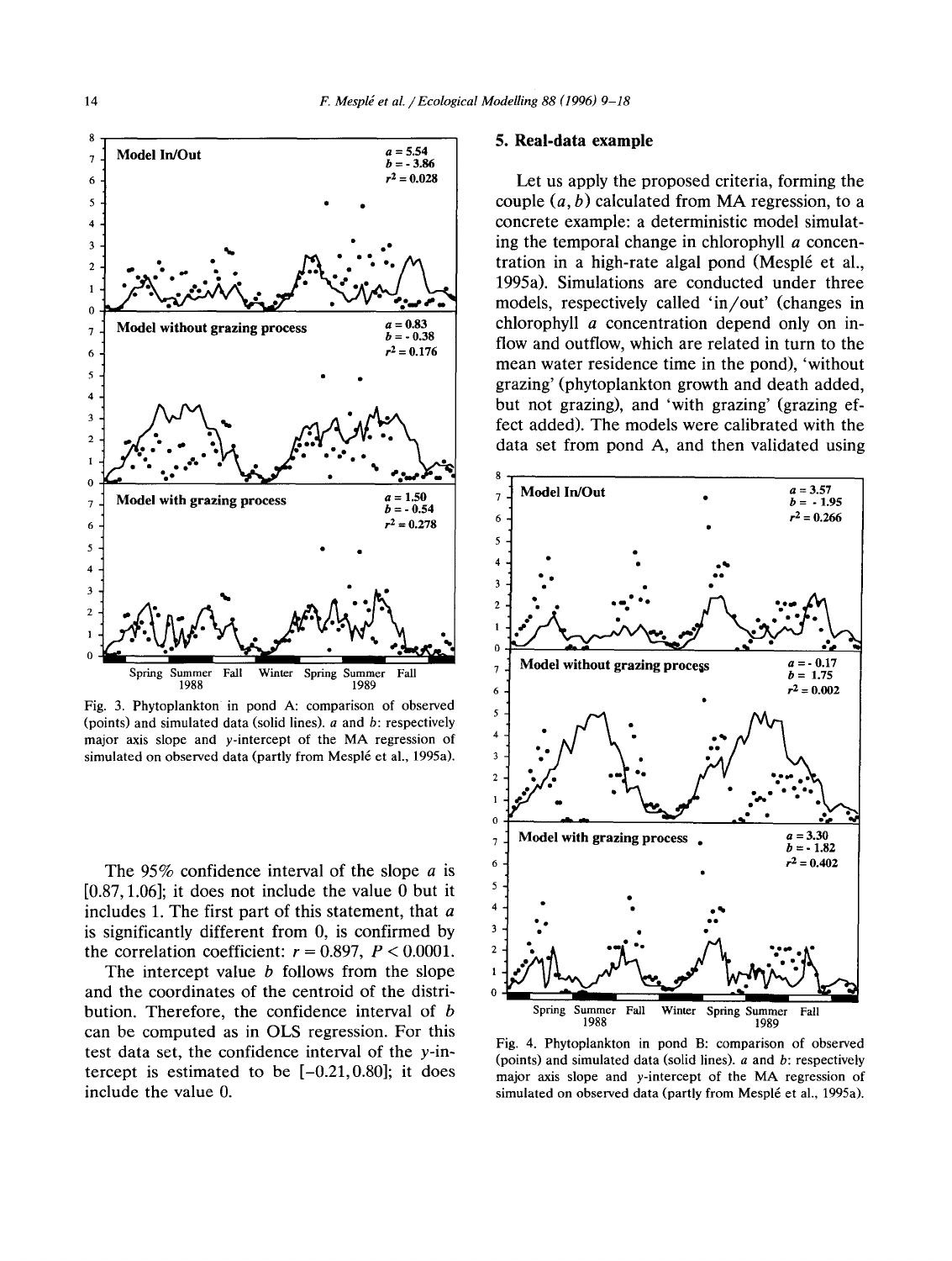the dataset from pond B (both sample sizes,  $n$ equals 105). Those ponds were studied in parallel: the only difference between them was that mean water residence time in pond A varied from 2 to 12 days (shortest residence time in summer in order to limit the development of zooplankton) when mean water residence time in pond B was fixed and equal to 8 days. The results of the simulations are shown in Fig. 3 for pond A and in Fig. 4 for pond B. The results of the MA regression of simulated on observed values are presented in Table 1. They lead to the following observations:

#### *5.1. Pond A (calibration of the models)*

Chlorophyll a concentrations of the 'in/out' model are not correlated to the observed concentrations ( $a \approx 0$ ), but they are ( $a \neq 0$ ) for the other two models (with and without grazing). The value of the slope  $(a)$  can, in the model without grazing, be considered equal to 1 but not in the model with grazing. The value of the y-intercept  $(b)$ increases dramatically from -3.86 ('in/out'

model) to -0.38 (model without grazing) and -0.54 (model with grazing); it can never be considered to be equal to 0.

If a correlation were present between the observations and the simulations using the 'in/out' model, we would expect it to be at least of medium size, i.e.  $r = 0.30$  ( $r^2 = 0.09$ ) (Cohen, 1988). With  $n = 105$ , the one-tailed test of such a correlation, at significance level  $\alpha = 0.05$ , would give us power of about 93%, or a probability of a type II error of 7% (Cohen, 1988). The observed value of  $r = 0.167$  ( $r^2 = 0.028$ ) is much smaller than 0.30, which allows us to state that the data really support the null hypothesis  $(r = 0, a = 0)$ , with a probability of type II error not exceeding 7%.

## *5.2. Pond B (validation of the models calibrated with pond A data)*

In the results of the 'in/out' model, the slope of the regression line  $(a)$  significantly differs from 0 and 1 and the y-intercept differs from 0. Modelling the evolution of chlorophyll a concentra-

Table 1

Results of the major axis regression of simulated chlorophyll a on observed values for the two ponds;  $a = slope$ ,  $b = y$ -intercept of the regression line  $(X_{observed} = a \cdot X_{simulated} + b + \zeta)$ 

| Chlorophyll a<br>simulation | Parameters | Values  | Lower limit<br>(95%) | Upper limit<br>$(95\%)$ | Conclusions                |
|-----------------------------|------------|---------|----------------------|-------------------------|----------------------------|
| POND A                      |            |         |                      |                         |                            |
| in/out                      | a          | 5.54    | $-38.80$             | 2.48                    | $a \approx 0$              |
| model                       | b          | $-3.86$ | $-4.19$              | $-3.53$                 | $b \neq 0$                 |
|                             | $r^2$      | 0.02756 |                      |                         |                            |
| without                     | a          | 0.83    | 0.52                 | 1.26                    | $a \neq 0$ ; $a \approx 1$ |
| grazing model               | b          | $-0.38$ | $-0.74$              | $-0.02$                 | $b \neq 0$                 |
|                             | $r^2$      | 0.17594 |                      |                         |                            |
| with grazing                | a          | 1.50    | 1.11                 | 2.11                    | $a \neq 0$ ; $a \neq 1$    |
| model                       | b          | $-0.54$ | $-0.83$              | $-0.25$                 | $b \neq 0$                 |
|                             | $r^2$      | 0.27736 |                      |                         | $\overline{\phantom{0}}$   |
| POND B                      |            |         |                      |                         |                            |
| in/out                      | a          | 3.57    | 2.68                 | 5.23                    | $a \neq 0$ ; $a \neq 1$    |
| model                       | b          | $-1.95$ | $-2.36$              | $-1.56$                 | $b \neq 0$                 |
|                             | $r^2$      | 0.26596 |                      |                         |                            |
| without                     | a          | $-0.17$ | $-1.96$              | 0.96                    | $a \approx 0$              |
| grazing model               | b          | 1.75    | 1.25                 | 2.25                    | $b \neq 0$                 |
|                             | $r^2$      | 0.00154 |                      |                         |                            |
| with grazing                | a          | 3.30    | 2.66                 | 4.31                    | $a \neq 0, a \neq 1$       |
| model                       | b          | $-1.82$ | $-2.22$              | $-1.43$                 | $b \neq 0$                 |
|                             | $r^2$      | 0.40237 |                      |                         |                            |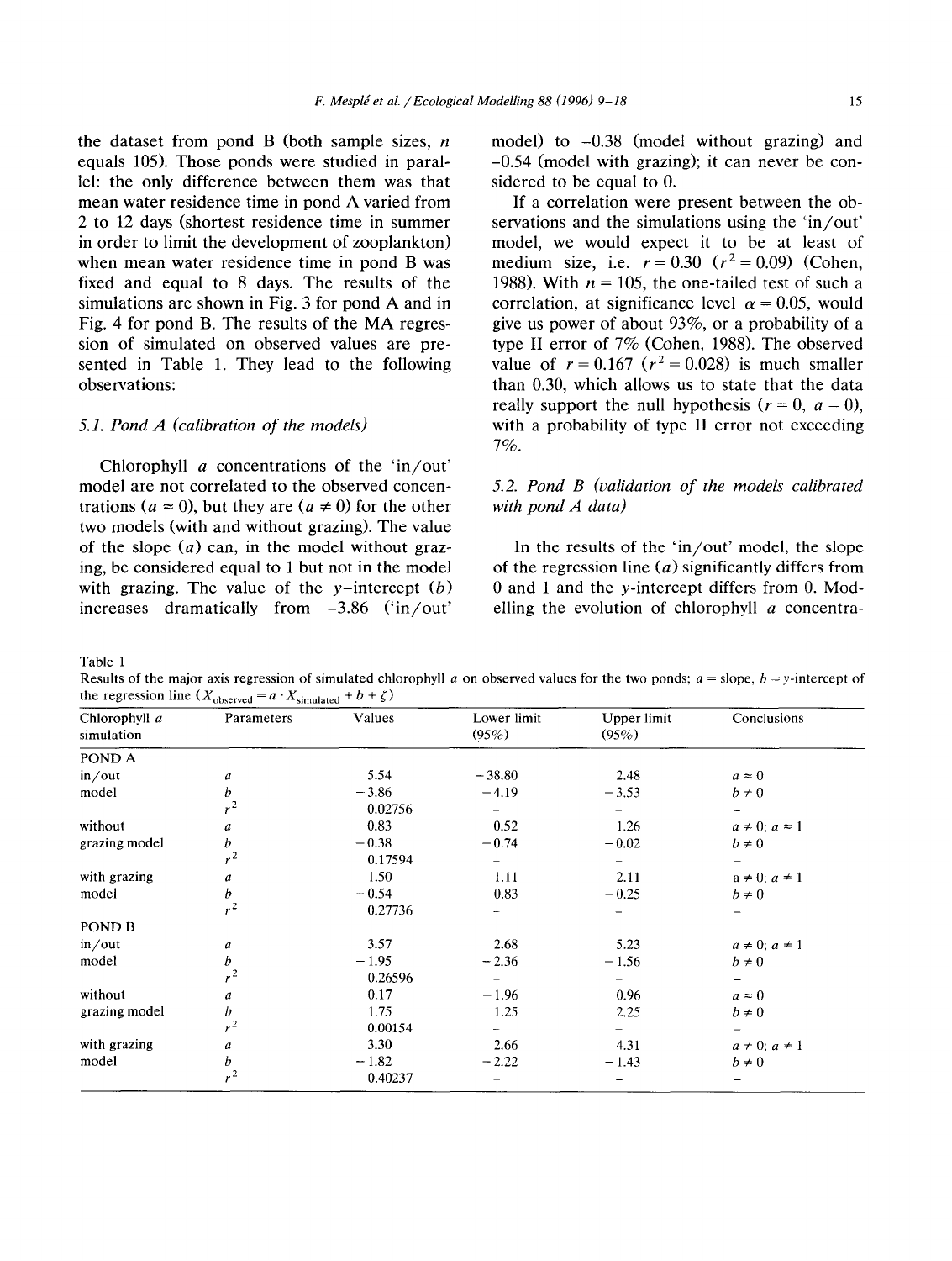tions without considering the grazing process deteriorates simulation quality, as there is no longer a correlation between simulated and observed data. As discussed above, power on the test of significance of  $r = 0.045$ , or  $r^2 = 0.002$ , is very good, so that we can state that the data actually support the null hypotheses  $r = 0$  and  $a = 0$ ; since our alternative hypothesis was one-tailed (we expected to find a positive relation, if any), finding a negative slope gives us further confidence for accepting the null hypothesis. Adding the grazing process allows to find again a correlation (even though the slope of the regression line is different from 1) and a y-intercept  $(b)$  that are different from 0.

Considering pond A, the best simulation (model without grazing) is in the group ( $a \approx 1$ ,  $b \ne 0$ ) with  $a = 0.83$  and  $b = -0.38$ ; the 'in/out' model gives  $a \approx 0$ , and the model with grazing is in the group ( $a \ne 1$ ,  $b \ne 0$ ). Thus, the maximum theoretical simulation quality ( $a \approx 1$ ,  $b \approx 0$ ) is not reached: adding growth and death processes to the 'in/out' model have improved the simulation quality, but adding grazing process has reduced it. In pond B, increasing the number of processes from the simple 'in/out' model to the model without grazing decreases the simulation quality as we go from  $(a \neq 1, b \neq 0)$  to  $(a \approx 0)$ ; Jørgensen (1992) underlines this point: "It has often been argued that a more complex model should be able to account more accurately for the reactions of a real system, but this is not necessarily true. Additional factors are involved. A more complex model contains more parameters and increases the level of uncertainty, because parameters have to be estimated either by more observations in the field, by laboratory experiments, or by calibrations, which again are based on field measurements. Parameter estimations are never completely without errors, and the errors are carried through into the model and will thereby contribute to its uncertainty". Going up one more step in the complexity of the model (from the model without grazing to the model with grazing)



Fig. 5. The five possible outcomes of a major axis simple linear regression model:  $X_{observed} = a \cdot X_{simulated} + b + \zeta$  and the four groups (in the ellipses) allowing to determine the quality of a simulation ( $\approx$  : not significantly different from).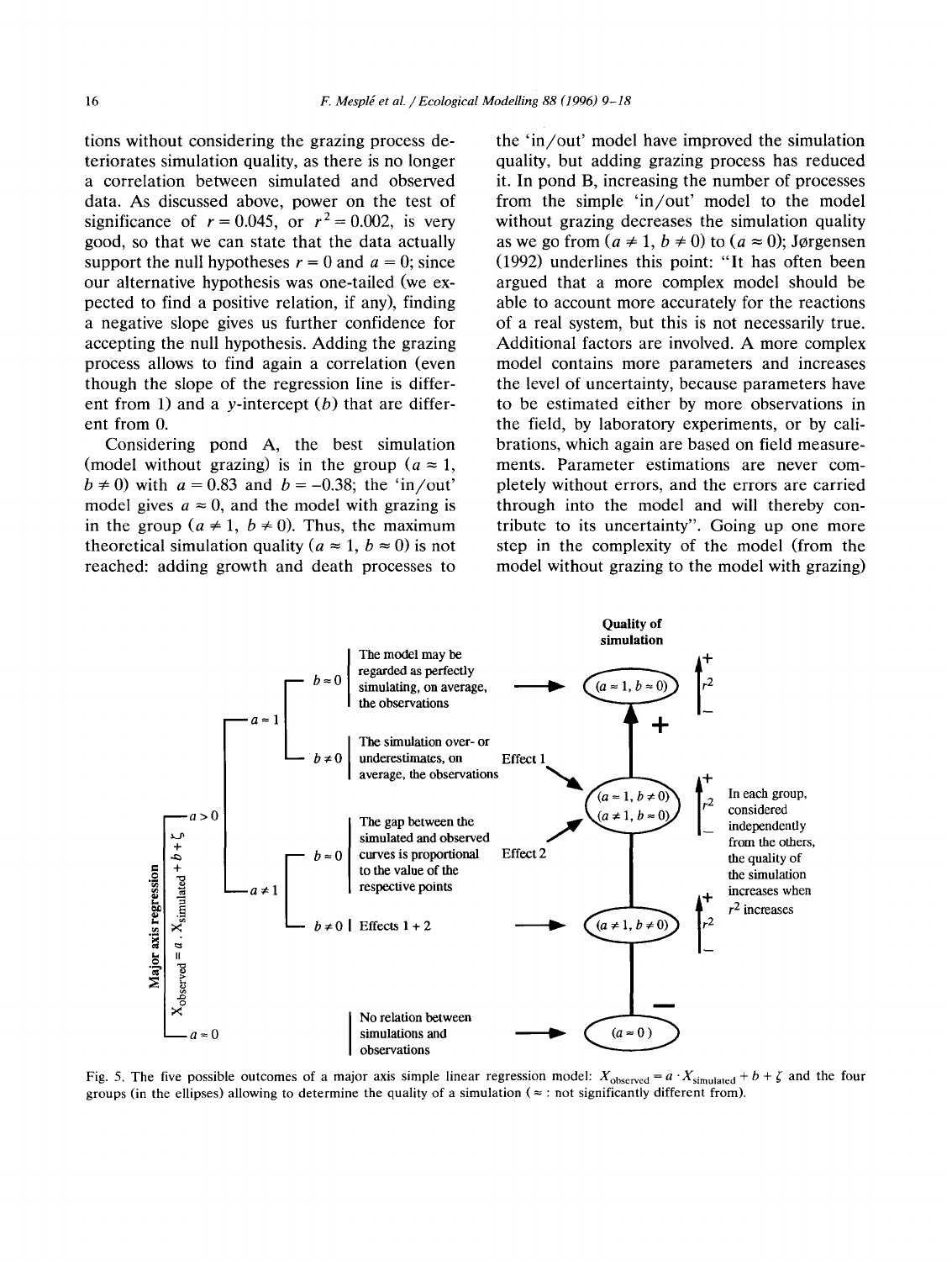increases the simulation quality, as it falls in the same group than the 'in/out' model ( $a \ne 1$ ,  $b \ne 0$ ) with a greater coefficient of determination ( $r^2$  = 0.402 vs  $r^2$  = 0.266). The conclusion is that, as the development of zooplankton increases with increasing residence time, it becomes more and more important to take into account grazing process in the model.

In order to synthesize what is presented above and to provide guidelines, one can refer to Fig. 5. Determining the quality of a simulation using major axis linear regression requires two steps:

- $\cdot$  First, consider a. There is a hierarchy of possibilities:  $a = 0$  or  $a \neq 0$ ; if  $a \neq 0$ , then  $a \approx 1$  or  $a \neq 1$ .
- Secondly, consider b when  $a \neq 0$ . There are two possibilities:  $b \approx 0$  or  $b \neq 0$ .

Simulation results fall in one of the four groups defined by the various combinations of  $a$  and  $b$ .

Comparing the quality of two simulations requires a third step if they fall in the same group. In that situation, the value of the coefficient of determination allows to grade the simulations; the higher the value of  $r^2$ , the better the quality of the simulation.

#### **6. Conclusion**

We have attempted to measure simulation quality only, and not model quality; these are two different things. An advantage of considering simulations only is that it is possible to compare simulations coming from different kinds of models (deterministic and statistical, for example); a drawback is that our measures of simulation quality are not related to model complexity. In any case, future ecological models calibrated or validated against field data using linear regression should (i) use major axis regression instead of ordinary least-squares regression, and (ii) be presented with some objective criterion of simulation quality, like the couple  $(a, b)$  proposed in this paper. But, even in a perfect simulation, Bard (1974) (referred to in Halfon, 1985) insists on the fact that "...whereas a lack of fit constitutes a strong grounds for rejecting or at least amending the model, a good fit does not prove that the model is correct. A good fit merely establishes the fact that there is no reason to reject the model on the basis of the data on hand. In fact, no amount of data can ever prove a model; all that we can hope is that it does not disprove it". Meanwhile, Thom (1979) holds a somewhat opposite point of view, stating that if a model empirically simulates observations with good accuracy, even without our understanding why, there is no reasons to forego using that unexplained agreement in pragmatic ways.

#### **Acknowledgements**

F. Mespl6 would like to thank Dr. J. Lemoalle for his encouragement to write this paper.

### **References**

- Andersen, V., Nival, P. and Harris, R.P., 1987. Modelling of a planktonic ecosystem in an enclosed water column. J. Mar. Biol. Assoc. UK, 67: 407-430.
- Bard, Y., 1974. Non Linear Parameter Estimation. Academic Press, New York, NY, 341 pp.
- Cohen, J., 1988. Statistical Power Analysis for the Behavioral Sciences, 2nd edition. Lawrence Erlbaum Assoc., Hillsdale, NJ, 567 pp.
- Costanza, R., 1989. Model goodness of fit: a multiple resolution procedure. Ecol. Model., 47: 199-215.
- Costanza, R. and Sklar, F.H., 1985. Articulation, accuracy and effectiveness of mathematical models: a review of freshwater wetland applications. Ecol. Model., 27: 45-68.
- Halfon, E., 1985. Is there a best model structure ? III. Testing the goodness of fit. Ecol. Model., 27: 15-23.
- Halfon, E., 1989. Probabilistic validation of computer simulations using the bootstrap. Ecol. Model., 46: 213-219.
- Halfon, E. and Reggiani, M.G., 1978. Adequacy of ecosystem models. Ecol. Model., 4: 41-50.
- Jørgensen, S.E., 1992. Integration of Ecosystem Theories: A Pattern. Kluwer Academic Publishers, Dordrecht, 383 pp.
- Jørgensen, S.E., 1994. Fundamentals of Ecological Modelling, 2nd edition. Elsevier, Amsterdam, 628 pp.
- Keller, A.A., 1989. Modeling the effects of temperature, light, and nutrients on primary productivity: an empirical and a mechanistic approach compared. Limnol. Oceanogr., 34: 82-95.
- Kraemer, H.C. and Thiemann, S., 1987. How Many Subjects? Statistical Power Analysis in Research. Sage Publications, Newbury Park, CA, 120 pp.
- Loehle, C., 1983. Evaluation of theories and calculation tools in ecology. Ecol. Model., 19: 239-247.